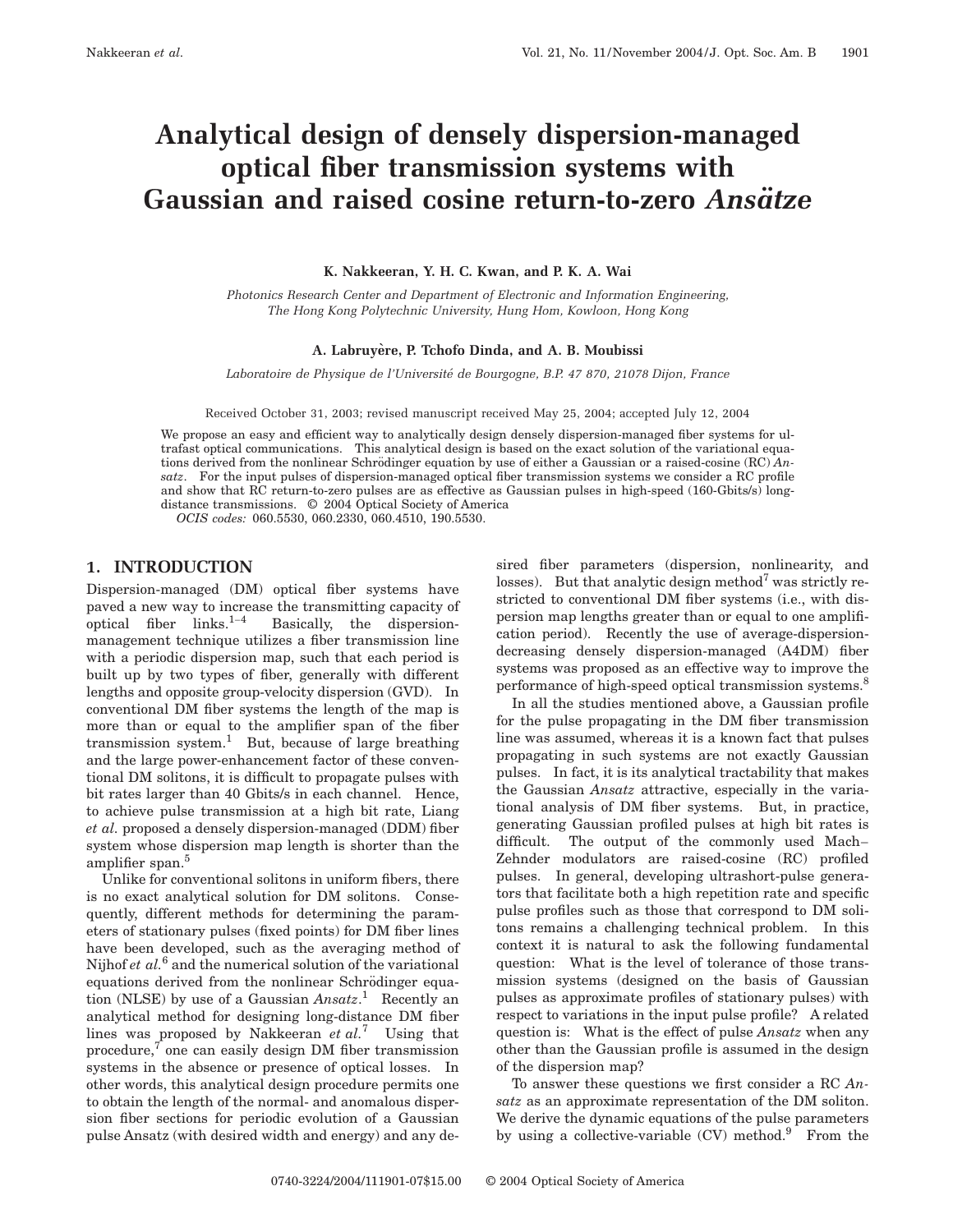solution of the RC pulse parameter (width and chirp) equations we present an efficient analytical procedure for designing the dispersion map. For a particular example we show that the resultant analytically designed dispersion map from both the Gaussian and the RC *Ansatze* are almost the same and that an initial RC pulse executes similar kinds of dynamics in both dispersion maps. We then show that the RC return-to-zero pulses are as effective as the Gaussian pulses as input pulses in DM optical fiber transmission systems, which suggests the possibility of designing high-speed transmission lines that have high levels of tolerance with respect to variations in the input pulse profiles.

The paper is organized as follows: In Section 2 we consider the analytical design of an ideal transmission system without fiber losses, using both Gaussian and RC pulses as *Ansätze*, and derive the basic analytical formulas that give the fiber lengths of the dispersion map. We then study the propagation of these *Ansatze* in the analytically designed DM fiber systems. In Section 3 we exploit the basic formulas of the lossless system to derive analytical formulas for the DDM optical fiber transmission system including the fiber losses. In Section 4 we carry out numerical simulations that show that both the RC and the Gaussian input pulses can execute excellent transmissions at 160 Gbits/s over 6000 km in a transmission line designed analytically. We conclude with Section 5.

## **2. ANALYTICAL DESIGN OF THE LOSSLESS SYSTEM**

Pulse dynamics in an ideal lossless DM fiber system are governed by the NLSE:

$$
\psi_z + \frac{i\beta(z)}{2} \psi_{tt} - i\gamma(z) |\psi|^2 \psi = 0, \tag{1}
$$

where  $\psi$  is the slowly varying envelope of the axial electrical field and  $\beta(z)$  and  $\gamma(z)$  represent the GVD and the self-phase modulation parameters, respectively. We assume that the solution of the NLSE is in the form of either a Gaussian  $Ansatz$   $({f_{\it g}})$  or a RC  $Ansatz$   $({f_{\rm RC}})$  :

$$
f_g = x_1 \exp\left(\frac{-t^2}{x_2^2} + \frac{ix_3t^2}{2} + ix_4\right),\tag{2a}
$$

$$
f_{\rm RC} = \frac{x_1}{2} \bigg[ 1 + \cos\bigg(\frac{\pi t}{x_2}\bigg) \bigg] \exp\bigg(\frac{i x_3 t^2}{2} + i x_4\bigg),\tag{2b}
$$

where  $x_1$ ,  $x_3/(2\pi)$ , and  $x_4$  represent the pulse's amplitude, chirp, and phase, respectively. The full width at half-maximum (FWHM) intensity pulse width of the Gaussian and RC *Ansatze* are  $\sqrt{2 \ln 2} x_2$  and  $2x_2 \cos^{-1}(\sqrt{2})$  $-1/\pi$ , respectively. Using a CV method,<sup>9</sup> we derive the following equations for the pulse width and chirp:

$$
\dot{x}_2 = -\beta(z)x_2x_3,\tag{3a}
$$

$$
\dot{x}_3 = \beta(z) \left( x_3^2 - \frac{\alpha_1}{x_2^4} \right)
$$

$$
- \frac{\alpha_2 \gamma(z) E_0}{x_2^3}, \tag{3b}
$$

where the overdot represents the derivative with respect to *z* and the constants  $\alpha_i$  ( $j = 1,2$ ) for Gaussian *Ansatz* (2a) are given by

$$
\alpha_1 = 4, \qquad \alpha_2 = \sqrt{2} \tag{4}
$$

for the Gaussian *Ansatz* and

$$
\alpha_1 = \frac{60\pi^4}{16\pi^4 - 600\pi^2 + 4545} \approx 32.2,
$$
  

$$
\alpha_2 = \frac{4375\pi^2}{48(16\pi^4 - 600\pi^2 + 4545)} \approx 4.9
$$
 (5)

for the RC *Ansatz*.

In Eq. (3b),  $E_0 = x_1^2 x_2$  is a constant that is proportional to the pulse energy defined by  $E = \sqrt{\pi/2}E_0$  and *E*  $= (3/4)E_0$  for the Gaussian and RC *Ansätze*, respectively. Equations (3) are the more general form of Eqs. (3) reported earlier.<sup>7</sup> Hence, following the procedure presented by Nakkeeran *et al.*,<sup>7</sup> we derive a more-general expression for the lengths of normal  $(L<sub>+</sub>)$  and anomalous  $(L_+)$  dispersion fiber sections of the dispersion map:

$$
\frac{L_{\pm}}{2} = g(\beta_{\pm}, \gamma_{\pm}, c_{\pm}, x_{2\text{max}})
$$

$$
- \frac{\alpha_2 \gamma_{\pm} \beta_{\pm} E_0}{2c_{\pm} \sqrt{2c_{\pm}}} \ln(4c_{\pm} x_{2\pm} - 2\alpha_2 \gamma_{\pm} \beta_{\pm} E_0), \quad (6)
$$

where

$$
g(\beta_{\pm}, \gamma_{\pm}, c_{\pm}, x_2) = \frac{\sqrt{R_{\pm}(x_2)}}{2c_{\pm}} \n+ \frac{\alpha_2 \gamma_{\pm} \beta_{\pm} E_0}{2c_{\pm} \sqrt{2c_{\pm}}} \ln[2 \sqrt{2c_{\pm} R_{\pm}(x_2)}] \n+ 4c_{\pm} x_2 - 2 \alpha_2 \gamma_{\pm} \beta_{\pm} E_0], \nR_{\pm}(x_2) = 2c_{\pm} x_2^2 - 2 \alpha_2 \beta_{\pm} \gamma_{\pm} E_0 x_2 \n- \alpha_1 \beta_{\pm}^2, \n c_{\pm} = \frac{\alpha_1 \beta_{\pm}^2}{2x_{2\pm}^2} + \frac{\alpha_2 \beta_{\pm} \gamma_{\pm} E_0}{x_{2\pm}}, \qquad (7a) \n x_{2\text{max}} = \frac{\alpha_2 E_0 \beta_{\pm} \beta_{\mp} (\gamma_{\mp} \beta_{\mp} - \gamma_{\mp} \beta_{\mp})}{c_{\mp} \beta_{\mp}^2 - c_{\mp} \beta_{\mp}^2}.
$$

$$
(7b)
$$

Here the GVD and self-phase modulation parameters for the two fiber segments are denoted  $\beta_{\pm}$  and  $\gamma_{\pm}$  (+ and - denote the normal and anomalous dispersion fibers), respectively. It is useful to present the different steps of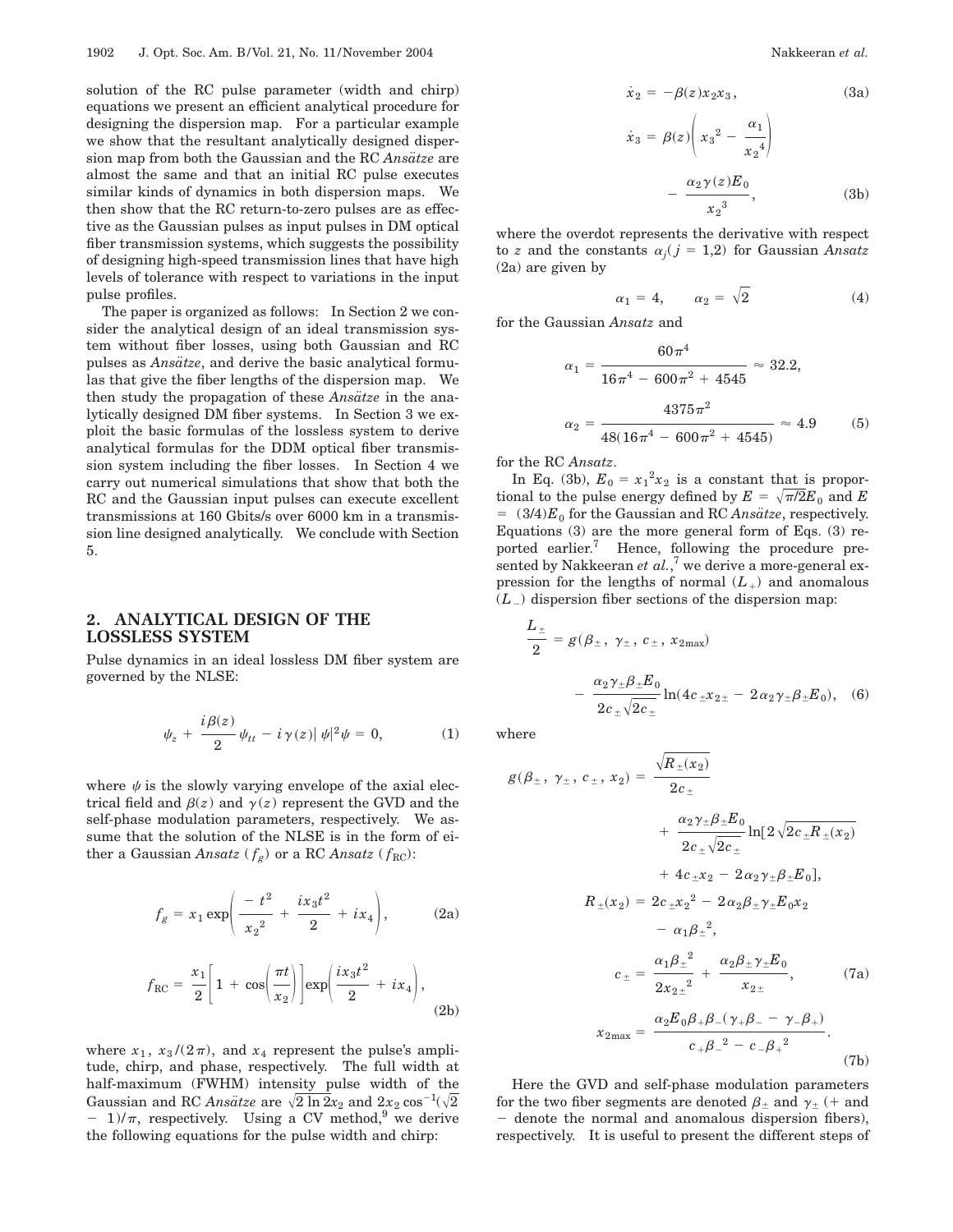

Fig. 1. Slow dynamics showing (a1), (a2) a RC pulse propagating in a DM fiber system designed by use of an RC *Ansatz*; (b1), (b2) a RC pulse propagating in a DM fiber system designed by use of a Gaussian *Ansatz*; (c1), (c2) a Gaussian pulse propagating in a DM fiber system designed by use of a Gaussian *Ansatz*.

the calculation procedure, using the above formulas for designing the dispersion map  $(L_2/L_+, L_2/2)$  for any desired pulse and fiber parameters. We consider the beginning point of the DM fiber line as the midpoint of the anomalous dispersion fiber. In our analytical design we need the following five parameters:  $x_{2-}$ ,  $E_0$ ,  $\beta_{\pm}$ ,  $\gamma_{\pm}$ , and  $x_{2\text{max}}$ , as input data. Using the first four parameters, we calculate the constant  $c_{-}$  from Eq. (7a). Then for calculating  $c_+$  we use the input datum  $x_{2\text{max}}$  in Eq. (7b). Next we calculate the value of  $x_{2+}$ , using Eq. (7a). Finally, using Eqs. (6), we can straightforwardly evaluate the lengths of the normal and anomalous dispersion fiber sections of the dispersion map, which are required for the periodic evolution of any desired pulse (width and energy) and fiber (GVD and self-phase modulation) parameters.

To compare the dynamics of the Gaussian and RC *Ansa¨tze*, one may consider the same energy and FWHM for both the Gaussian and the RC pulses as the input pulse parameters in our analytical design. With the following typical input data: initial FWHM, 20 ps; energy,  $E = 0.05$  pJ; maximum FWHM, 33 ps; breathing  ${\rm factor,}^{10}~x_{2\rm max}/x_{2\rm max} = 1.65;~\beta_\pm = \pm 15.9~{\rm ps^2~km^{-1}};~{\rm and}~~\gamma_\pm$  $= 0.002 \,\mathrm{m}^{-1}\,\mathrm{W}^{-1}$ , we directly obtain  $L_{-} = 24.16 \,\mathrm{km}$ , and  $L_{+} = 23.55$  km for the Gaussian *Ansatz* and  $L_{-}$  $= 22.35$  km and  $L_{+} = 21.69$  km for the RC *Ansatz*. We find that the dispersion maps designed with the Gaussian and the RC *Ansätze* are essentially of the same order for Gaussian and RC pulses propagating with the same energy and FWHM. It is useful to solve the NLSE to investigate the propagation of these *Ansatze* in the analytically designed DM fiber systems. Figure 1 shows the slow dynamics of the pulse when a RC pulse propagates in the DM fiber system designed with the RC *Ansatz* [Figs. 1(a1) and 1(a2)], when a RC pulse propagates in the system designed with the Gaussian *Ansatz* [Figs. 1(b1) and 1(b2)], and when a Gaussian pulse propagates in the system designed with the Gaussian *Ansatz* [Figs. 1(c1) and 1(c2)]. One can clearly observe that the initially RC pulse executes essentially the same dynamic behavior in the two DM fiber systems designed with the RC *Ansatz* [Figs. 1(a1) and 1(a2)] and the Gaussian *Ansatz* [Figs. 1(b1) and  $1(b2)$ ]. Also, we can observe from Figs.  $1(b1)$  and  $1(c1)$ that the initially RC and Gaussian pulses execute slow dynamics with different magnitudes but at the same average pulse width,  $\approx 20.75$  ps. Furthermore, we can observe from Figs. 1(c1) and 1(c2) that the slow dynamics of the initially Gaussian pulse propagation execute lesser variations than for the RC pulse, thus indicating that the Gaussian *Ansatz* provides a better approximation for the profile of a DM soliton in the lossless DM fiber system than does the RC *Ansatz*. Here the important fact to be noted is the similar kind of slow dynamics executed by the initial RC pulse in both dispersion maps designed by use of the Gaussian and the RC *Ansätze*.

It is interesting, however, to compare the fast dynamics for the two types of pulse within one dispersion map. Considering the analytically designed DM fiber systems with the Gaussian and RC *Ansätze* described above, we solved pulse dynamic equations (3) with the initial conditions derived from the fixed-point solutions of the respective dispersion maps. Figure 2 shows the evolution of pulse width and chirp within one dispersion map designed by use of the RC [Figs. 2(a1) and 2(b1)] and the Gaussian [Figs. 2(a2) and 2(b2)] *Ansätze*, respectively. Solid, dashed, and dotted curves show the solutions of RC *Ansatz* dynamic equations (3) with (5), Gaussian *Ansatz* equations (3) with (4), and the NLSE (1), respectively. We have obtained the pulse parameters from the exact numerical solution of the NLSE (dotted curves in Fig. 2)



Fig. 2. Evolution of pulse width and chirp in one dispersion map designed by use of (a1), (b1) a RC *Ansatz* and (a2), (b2) a Gaussian *Ansatz*. Solid, dashed, and dotted curves show the solutions of RC *Ansatz* dynamic equations (3) with (5), Gaussian *Ansatz* equations (3) with (4) and NLSE (1), respectively.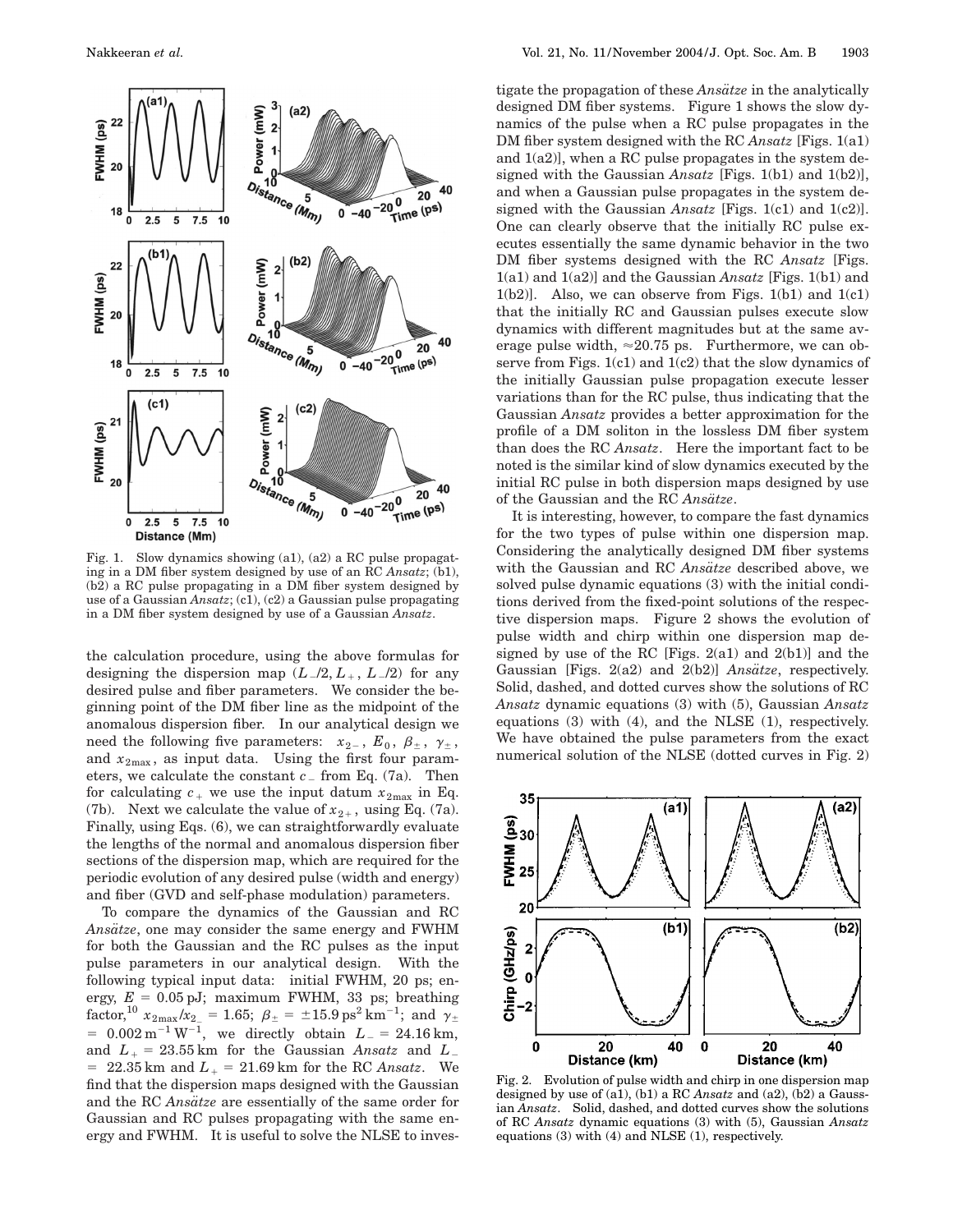by means of a  $CV$  method $9$  that we briefly describe in Section 3 below. From the results we can clearly see that pulse evolution calculated from the solutions of the RC *Ansatz* dynamic equations is essentially the same as the solutions of the Gaussian *Ansatz* equations. Also, the solutions of both RC and Gaussian *Ansätze* dynamic equations are similar to the exact numerical solution of the NLSE [Eq. (1)]. Consequently we conclude that the RC return-to-zero pulse executes essentially the same dynamic behavior as the Gaussian pulse in the lossless DM fiber system.

Thus it follows from the general qualitative considerations stated above that isolated pulses originating from RC and Gaussian input pulses that have the same energy and the same width will execute similar dynamic behaviors in the phase space of a lossless DM fiber system. We show in Section 3 below that, in the real transmission line with losses and periodic amplification, to achieve excellent transmissions there is no need for the RC and Gaussian input pulses to have the same width. Indeed, through remarkable reshaping, RC and Gaussian pulses with different initial widths can be transformed while they are propagating until they ultimately converge toward the same parameter region of high stability in phase space, as we show below.

# **3. ANALYTICAL DESIGN OF THE LOSSY SYSTEM**

A fundamental property of DM solitons in a lossless DM fiber system lies in the close relationship between the pulse energy and the average dispersion. $11-14$  The higher the magnitude of the average dispersion, the higher the energy of stationary pulses.<sup> $11-14$ </sup> A real DM fiber line contains optical losses, which cause the pulse energy to decrease exponentially along each amplification span. Before the novel idea of dispersion compensation arose, researchers were trying to design a dispersiondecreasing fiber system to counterbalance the decreasing nonlinearity (which was due to optical losses).<sup>15–17</sup> But the difficulty of fabricating such types of fiber has prevented this concept from becoming a reality. However, in accordance with this concept, A4DM fiber systems were recently proposed as an effective way to improve the performance of high-speed optical transmission systems. $8,18$ The A4DM fiber systems correspond to DDM lines that have decreasing average dispersion from one map to another within each amplification period. The basic idea of our analytical design of the lossy system is similar to that of A4DM fiber systems. That is, the idea is to divide the amplification span into several pieces and to treat the pieces as lossless subsystems like those that were considered in Section 2 but with exponentially decreasing energies from one subsystem to the next.<sup>8,18</sup> In other words, we treat every dispersion map within the amplification span as a lossless subsystem that is designed in a such way that its average dispersion is closely related to the energy that the pulse will have in that map. Thus, following this idea, we can carry out the design of an A4DM fiber system through the following simple procedure for constructing any number (*N*) of dispersion maps in one amplification period:

$$
L_{n-} = \frac{\left[\beta_{a1} \exp\left(-\sum_{i=1}^{n-1} T_i\right) - \beta_+\right]L}{\beta_- - \beta_+}
$$
(8)

for  $n = 2, \ldots, N$ , where  $T_i$  designates the total losses in the *i*th map and *L* is the dispersion map length. Note that, in the presence of fiber losses only,  $T_i = \alpha_+ L_{i+1}$  $+ \alpha_{-}L_{i-}$ , where  $\alpha_{\pm}$  are the loss parameters for the two types of fiber. The parameter  $\beta_{a1} = (\beta_+ L_{1+})$  $\beta$ *L*<sub>1-</sub> $)/(L_{1+} + L_{1-})$  represents the average dispersion of the first dispersion map.

In what follows, we show that Gaussian and RC pulses can execute long-distance and highly stable propagation in a much simpler line than in the A4DM fiber system, that is, a DDM fiber line in which each amplification span is made up of a repetition of a single type of map. This simple DDM fiber line possesses a constant average dispersion, say,  $\beta_m$ , that corresponds to the span's average dispersion of an equivalent A4DM fiber system.<sup>19</sup> Therefore we have

$$
\beta_m = \frac{\beta_{a1}}{T} [1 - \exp(-T)], \qquad T = \sum_{i=1}^{N-1} T_i. \tag{9}
$$

Then, with knowledge of  $\beta_m$  and map length *L*, we can immediately calculate the fiber lengths of the dispersion map  $(\mathcal{L}_+)$  of the DDM fiber line:

$$
\mathcal{L}_{+} = \left(\frac{\beta_m - \beta_-}{\beta_+ - \beta_-}\right) L, \qquad \mathcal{L}_{-} = L - \mathcal{L}_{+}.
$$
 (10)

Thus the DDM fiber system is designed by a fully analytical procedure with two steps: First, one must design the equivalent A4DM fiber line for the desired pulse and fiber parameters. Second, using Eqs. (9) and (10), one can calculate fiber lengths  $\mathcal{L}_-$  and  $\mathcal{L}_+$ .

### **4. NUMERICAL SIMULATIONS**

To illustrate the effectiveness of RC pulses we have considered pulse propagation in a single channel line operating at 160 Gbits/s. Using the above analytical procedure on the basis of a Gaussian *Ansatz*, we designed a DDM fiber system with an amplification span of  $Z_A = 25$  km, a symmetric dispersion map made up of an alternating juxtaposition of teralight and reverse teralight fibers, and the following parameters (in anomalous dispersion fiber: in normal dispersion fiber): second-order dispersion  $\beta$  $=$  [8 (ps/nm)/km :  $-16$  (ps/nm)/km]; third-order dispersion  $[0.06 \text{ (ps/nm}^2) / \text{km}$  : - 0.12 (ps/nm<sup>2</sup>)/km]; effective  $\text{core} \quad \text{area} \quad (60 \quad \mu\text{m}^2 \, : \quad 25 \quad \mu\text{m}^2); \quad \text{losses} \quad \alpha_{\mp}$  $= (0.2$  dB/km :  $0.28$  dB/km); amplifier noise figure, 4.5 dB; and Gaussian filters of bandwidth 1.4 THz (placed in line at each amplifier site) to reduce the timing jitter. In these numerical simulations we have not included the effects of stimulated Raman scattering and polarization mode dispersion. For the simulations we solved the NLSE including the higher-order effects mentioned above. To evaluate the transmission performances, we use a standard approach in which one assumes Gaussian probability-density functions for the input voltage to the decision circuit for both the 0 and the 1 levels. Then one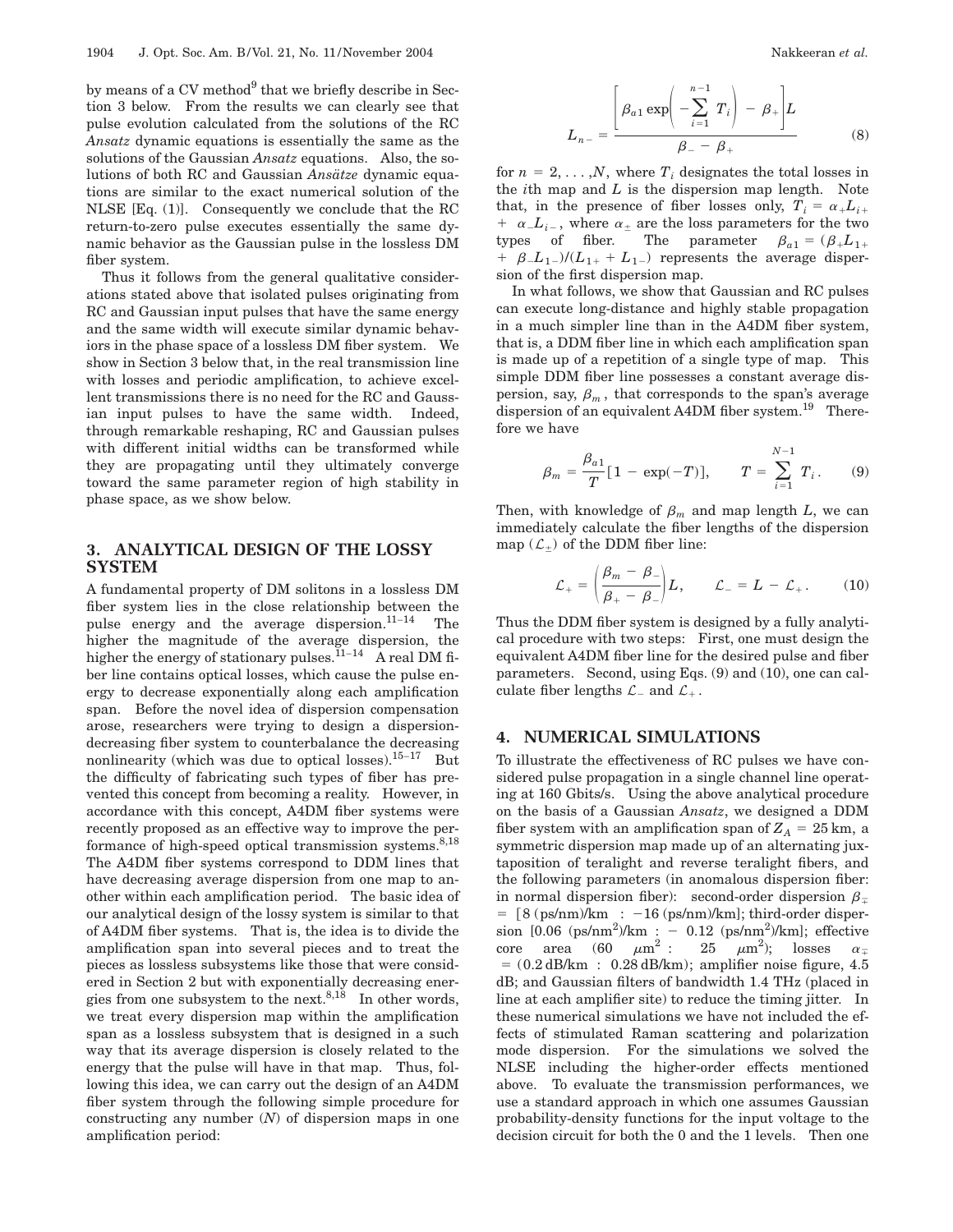

Fig. 3. (a) *Q* factor versus propagation distance *z*, showing the transmission performance of 128-bit pseudorandom binary sequence patterns of initially Gaussian pulses and initially RC pulses, in our analytically designed DDM fiber line. The *Q* factor is given in linear units, and the dotted line represents *Q*  $= 6.$  (b1) Profiles of the input pulses used in the transmission. (b2) Profiles of the output pulses after single-pulse transmission. Solid and dashed curves in (b1) and (b2) correspond to initially Gaussian and RC profiles, respectively.

evaluates the *Q* factor from the mean values  $\mu_0$  and  $\mu_1$ , and the standard deviations  $\sigma_0$  and  $\sigma_1$  of the 0 and 1 levels, respectively. Here the amplitude *Q* factor, which serves as a measure of the amplitude jitter, is defined by  $Q_A = (\mu_1 - \mu_0)/(\sigma_1 + \sigma_0)$ , whereas timing *Q* factor serves as a measure of the timing jitter and is defined by  $Q_T \equiv 0.7T_d/\sigma_T$ , where  $T_d = 6.25$  ps is the size of the bit slot and  $\sigma_T$  is the standard deviation of the 1 with respect to the center of the bit slot. We define the transmission distance,  $L_{\text{max}}$ , as the maximum distance over which the smaller of the two *Q* factors,  $min(Q_A, Q_T)$ , remains higher than 6. Note that here the *Q* factor is given in linear units. The value  $Q = 6$  corresponds to a bit-error ratio of  $10^{-9}$ . To obtain a fair evaluation of the system's performance we carried out two series of simulations that corresponded to Gaussian and RC input pulses. For the first series of simulations, the input (chirp-free) pulse was chosen to be a Gaussian pulse with width  $x_2 = 1.18$  ps, maximum pulse width  $x_{2\text{max}}$  = 2.24 ps, and energy *E*  $= 0.0165$  pJ. For the second series of simulations we used RC input (chirp-free) pulses with  $x_2 = 3.125$  ps and same energy as for the Gaussian pulses (*E*  $= 0.0165$  pJ). The DDM fiber transmission line was designed by use of analytical formulas (6), (8), and (10) for a Gaussian *Ansatz*. Hence we obtained the following fiber lengths for the dispersion map:  $\mathcal{L}_{-}$  $= 220.53 \text{ m}$  and  $\mathcal{L}_+ = 110.20 \text{ m}$ . The solid and dashed curves in Fig. 3(a) show the transmission performance of 128-bit pseudorandom binary sequence patterns of Gaussian and RC input pulses, respectively. The horizontal dotted line represents  $Q = 6$ . This figure demonstrates, as a general feature, a relatively high stability of the initially Gaussian and RC pulses, with similar performance over several thousands of kilometers ( $L_{\text{max}}$  $> 6$  Mm). Hence the remarkable fact is that similar

performance is obtained with pulses that have the same energy  $(E = 0.0165 \text{ pJ})$  but quite different profiles, as can be seen from Fig. 3(b1), which shows the profiles of the Gaussian input pulse (solid curve) and of the RC input pulse (dashed curve). Furthermore, Fig. 3(b2), which shows the profiles of the initially Gaussian pulse (solid curve) and of the initially RC input pulse (dashed curve) after a propagation distance of 6000 km, reveals that the two types of pulse are transformed while they propagate and converge toward the same stationary profile.

Thus the results in Fig. 3 reveal a particularly interesting property of our DDM fiber system, that is, a certain tolerance of the system with respect to variation of pulse shape, facilitating excellent transmissions over transoceanic distances for initially Gaussian pulses as well as for RC pulses on the same line. As this property of DM solitons has been largely neglected in previous studies, a question arises: To what can one attribute this robustness of the DDM fiber line with respect to such a variation of input pulse profile?

One can gain some insight into this issue by examining the dynamic behavior of isolated RC and Gaussian pulses in the DDM fiber line under consideration. In this context, we have found that filters play a major role in the high stability of the RC and Gaussian pulses. Indeed, we have used a CV approach<sup>9</sup> to the dynamics of an isolated pulse by explicitly taking into account the residual field.



Fig. 4. Collective-variable analysis by use of the Gaussian *Ansatz* for single-pulse propagation in the DDM fiber line.



Fig. 5. Collective-variable analysis by use of the RC ansatz for single-pulse propagation in the DDM fiber line.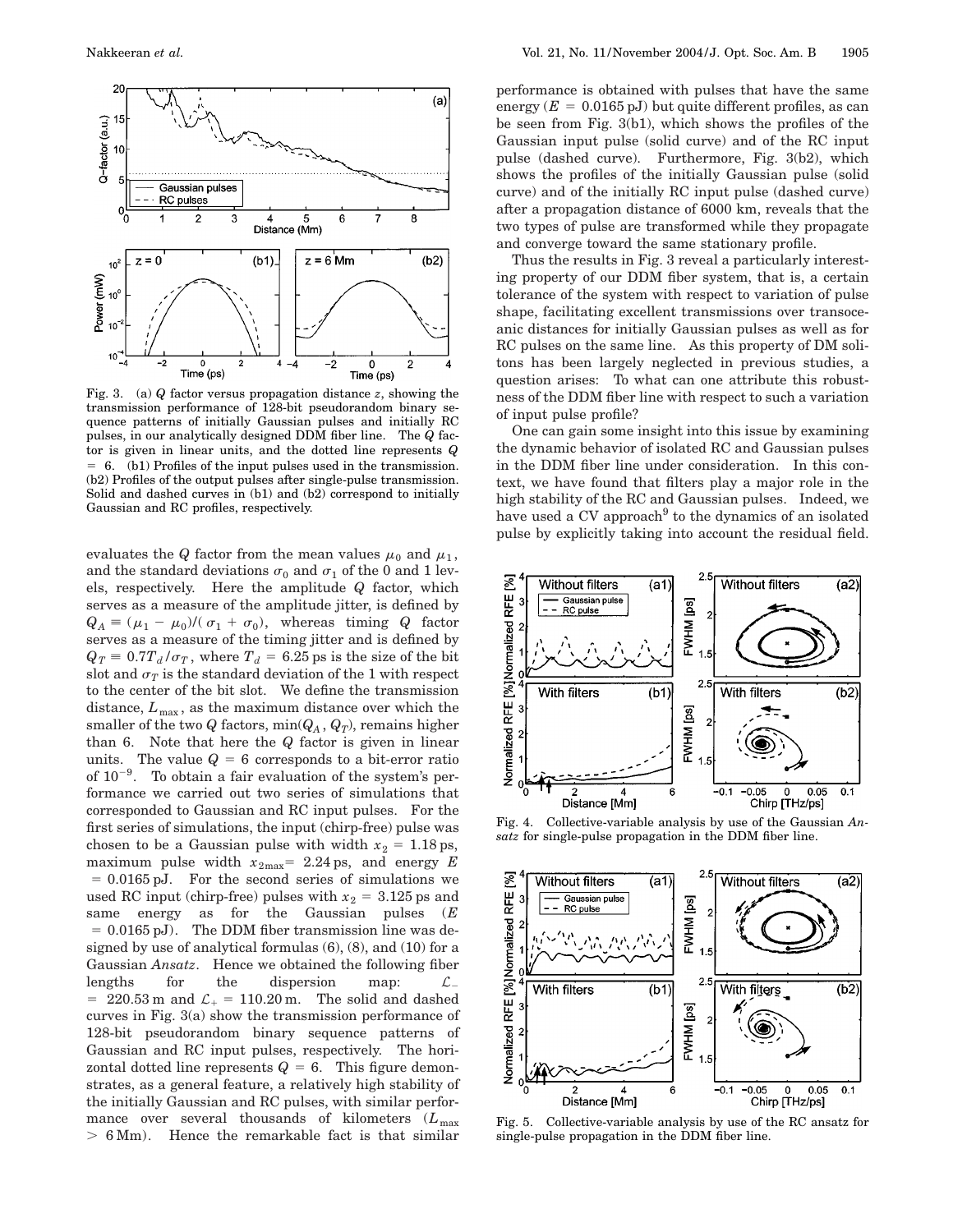In this approach one decomposes the soliton field (exact solution of the generalized NLSE modeling the DDM fiber transmission line) in the following way:9

$$
\psi(z, t) = f(x_1, x_2, x_3, x_4, t) + q(z, t), \qquad (11)
$$

where *Ansatz* function *f* is chosen to be either the Gaussian  $(f_g)$  or the RC  $(f_{RC})$  *Ansatz*, values of  $x_i$  designate the pulse parameters, and *q* is the remaining field such that the sum of  $f$  and  $q$  satisfies the generalized NLSE. This field *q*, called the residual field, accounts for the dressing of the soliton and any radiation coupled to the soliton's motion. By knowing the exact field  $\psi(z, t)$ , from numerical solution of the generalized NLSE one can obtain the soliton parameter at each distance *z* through minimization of the residual field energy  $(RFE)$ .<sup>9</sup> Following this CV procedure, first with a Gaussian *Ansatz* ( $f = f_g$ ) and then with a RC *Ansatz* ( $f = f_{\text{RC}}$ ), we obtained the results presented in Figs. 4 and 5, respectively. These figures represent the slow dynamics of an isolated pulse. A careful inspection of Figs. 4 and 5 reveals the following properties:

(i) One can clearly observe that, whether one injects Gaussian pulses (solid curves) or RC pulses (dashed curves), the procedure of minimization of the RFE always ends up with a nonzero RFE, as can be seen from Figs.  $4(a1)$  and  $4(b1)$  and Figs.  $5(a1)$  and  $5(b1)$ . A nonzero RFE demonstrates that, whether one injects Gaussian or RC pulses, the pulses that propagate in the line do not correspond either to Gaussian pulses or to RC pulses. Hence, as soon as they are injected in the line, the initially Gaussian (or RC) pulses execute a reshaping process in which they lose their initial profiles and acquire specific profiles, say,  $\psi_{g}$  (or  $\psi_{\text{RC}}$ ), which depend strongly on the line parameters (amplification span, dispersion map, types of fiber, amplifiers). For simplicity, pulses  $\psi_g$  and  $\psi_{\text{RC}}$  hereafter are referred to as DDM soliton.

(ii) One can gain some insight into the behavior of  $\psi$ <sub>p</sub> by comparing the associated RFEs. A comparison of the solid curves in Figs.  $4(a1)$  and  $5(a1)$  reveals essentially equivalent RFEs. This indicates that, in the absence of filters, initial Gaussian pulses lead to DDM solitons that are not any closer to Gaussian profiles than to RC profiles. In the presence of Gaussian filters, the profile of the DDM soliton becomes slightly closer to a Gaussian profile than to a RC profile, as the solid curves in Fig.  $4(b1)$  and Fig.  $5(b1)$  show.

(iii) A comparison of the dashed curve in Fig. 4(a1)  $[4(b1)]$  with that in Fig.  $5(a1)$   $[5(b1)]$  reveals that, whether or not the filters are present in the line, the input RC pulses lead to DDM solitons  $\psi_{\text{RC}}$  that are not any closer to a RC profile than to a Gaussian profile.

(iv) We can achieve a direct comparison of  $\psi_g$  and  $\psi_{\text{RC}}$ by comparing the solid and dashed curves in each of Figs.  $4(a1)$ ,  $4(b1)$ ,  $5(a1)$ , and  $5(b1)$ . In all cases the initially Gaussian pulses  $\psi_g$  lead to a RFE (solid curve) that is smaller than that which corresponds to the  $\psi_{\rm RC}$  pulses (dashed curves). This clearly indicates that soliton  $\psi_g$  radiates away less energy than soliton  $\psi_{\text{RC}}$  during propagation in the transmission line. Although this radiative process can be detrimental to the stability of the pulses, its effects can be counterbalanced by a filtering action, as we explain below.

Figures 4(a2) and 5(a2) demonstrate that filters play a crucial role in the stabilization of both  $\psi_{g}$  and  $\psi_{\text{RC}}$  solitons, with an increased benefit for initially RC pulses  $\psi_{\text{RC}}$ . Figure 4(b1), which shows the evolution of chirp and FWHM of the pulse in the phase plane, shows that in the absence of filters each of the DDM solitons executes essentially a periodic slow dynamics, in which the pulse periodically returns back toward its initial condition. Furthermore, Fig. 4(a1) shows that the RFE executes variations with a mean value that does not increase with distance. These two properties reflect the possibility of infinite propagation of an isolated (initially Gaussian or RC) pulse in the line, and therefore, illustrate the fact that our analytically designed DDM fiber line ensures fundamental stabilization quite well by causing the pulse to execute closed-loop trajectories about the fixed point of the line (represented by the small cross in the figure). It is worth noting that the evaluations of the fixed point made by the CV approach with the Gaussian *Ansatz* [Fig. 4(a2)] and the CV approach with the RC *Ansatz* [Fig. 5(a2)] are slightly different because of perturbed environmental conditions (i.e., the presence of a nonzero residual field). Nevertheless, both the Gaussian and the RC *Ansatze* lead to a fixed point with  $1.6 \text{ ps} \leq \text{FWHM} \leq 1.8 \text{ ps}$ and a chirp of approximately 0. But the most important point to be emphasized here is that, in the absence of filters, isolated soliton  $\psi_{\text{RC}}$  executes larger variations of its width than does  $\psi_g$  soliton with same energy [as Fig. 4(a2) shows]. This result indicates that soliton  $\psi_{\rm RC}$  will be more prone to interactions between adjacent pulses if a pulse train is transmitted in a DDM fiber line without filters. Now Figs. 4(b2) and 5(b2) exhibit an important virtue of Gaussian filters, which is that they induce a strong reduction of the range of variation of the pulse width about the fixed point. In general we observe from Figs. 4(b2) and 5(b2) two outstanding steps in the pulse dynamics. In the first step the pulse continually moves away from its initial condition under the filter's action, until it reaches a small parameter region close to the fixed point. Then the pulse enters the second step, in which it executes an oscillatory internal motion with decreasingly small variations of the pulse width about the fixed point. From a more fundamental point of view, Figs. 4(b1) and 5(b1) reveal the presence of a large peak (indicated by the upward-painting arrows) in the RFE. This peak results from a strong reshaping process that takes place in the first step of the dynamics, in which the pulse is transformed into a DDM soliton. This reshaping process is accompanied by a strong radiation of energy away from the pulse; hence the large initial peak in the RFE. This peak is much larger for soliton  $\psi_{\rm RC}$  than for  $\psi_{\rm g}$  [as the dashed curves in Figs. 4(b1) and 5(b1) show]. In the second step of the dynamics the reshaping process continues but in smooth manner, and there the RFE increases with distance in a smooth manner also.

Finally, the most important result of the CV analysis above is given in Figs. 4(b2) and 5(b2), which show that the combined action of our analytically designed DDM fiber line with in-line Gaussian filters forces the initially RC pulses to evolve within a relatively small parameter region close to the fixed point of the transmission line, which is essentially the same as that of initially Gaussian